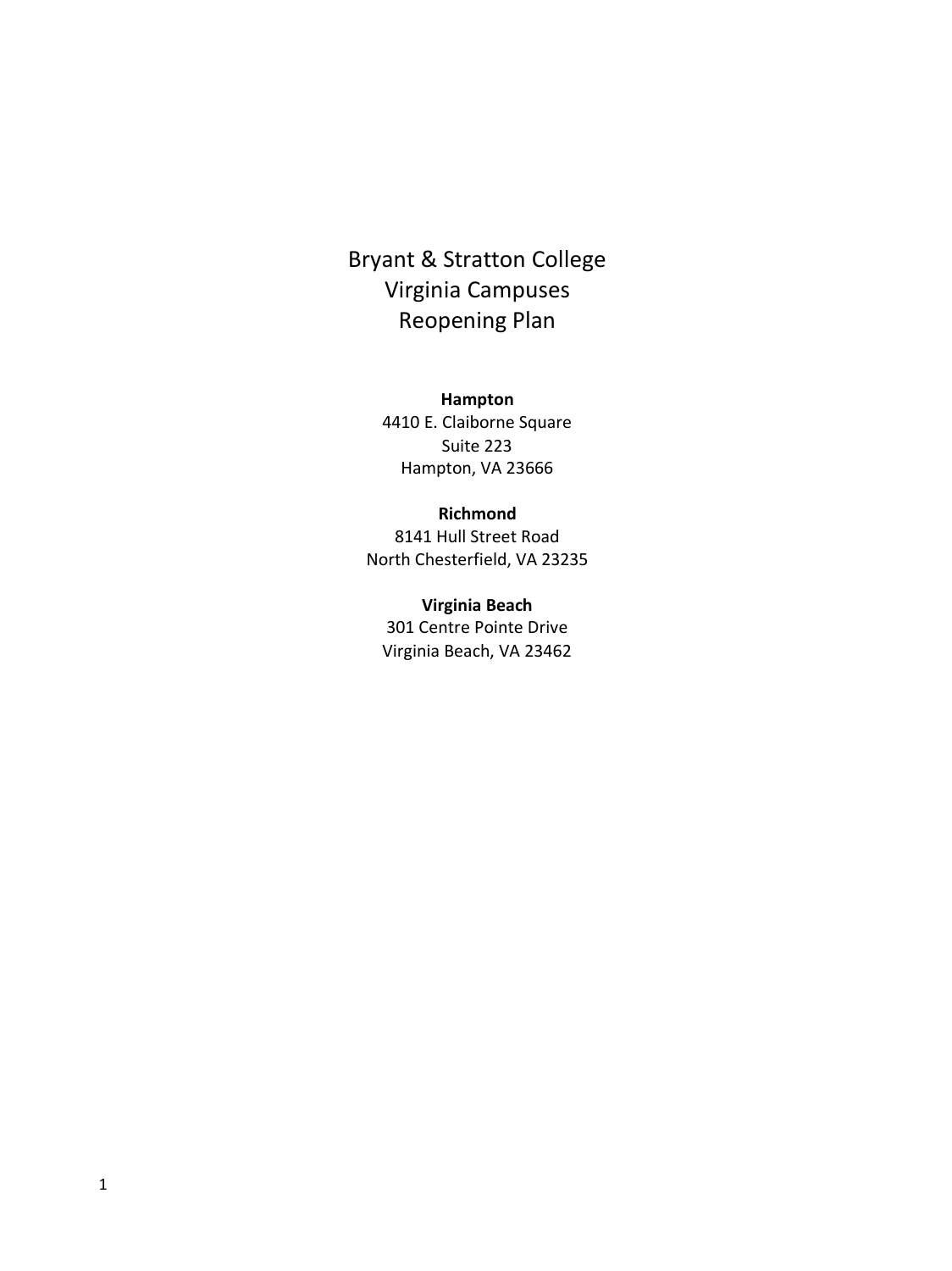#### **Introduction**

Bryant & Stratton College is a privately owned, regionally accredited college headquartered in Buffalo, New York, with 19 physical campuses and an online education division. The College is rooted in over 165 years of outcomes-based career education. Its founding can be traced back to 1852, when H.B. and J.C. Bryant and their brother-in-law, H.D. Stratton, organized Bryant & Stratton Mercantile College in Cleveland, Ohio. In 1854, J.C. Bryant, a noted physician and businessman, established Bryant & Stratton College in Buffalo, New York. Through out the next century, the College developed career -based degrees and training programs to meet the needs of young and working adults seeking jobs and career advancement in business and industry.

The academic programs at all Bryant & Stratton College campuses are approved and registered by their respective State Education departments. The Virginia campuses receive their approval and certification to operate through the State Council of Higher Education for Virginia and the Virginia Board of Nursing. Additionally, Bryant & Stratton College is accredited by the Middle States Commission on Higher Education. Bryant & Stratton College confers over thirty associate and Baccalaureate degrees and offers diploma and Certificate programs for select occupations.

The Virginia campuses of Bryant & Stratton College forecast enrollments to be over 1500 students across the state in the Fall of 2020. The College plans to offer a mix of in-person instruction and remote learning which will allow Bryant & Stratton College to stay true to its mission of offering *a personalized career education and experience leading to high-demand professions* while protecting the health and safety of the College community during the COVID-19 pandemic. This plan aligns with the Governor's reopening guidance. Under this plan, Bryant & Stratton College will be given the needed flexibility to provide the best possible educational experience for our students while keeping safety top of mind.

The reopening plan will continue to evolve as the State updates its guidance and as best practices are shared.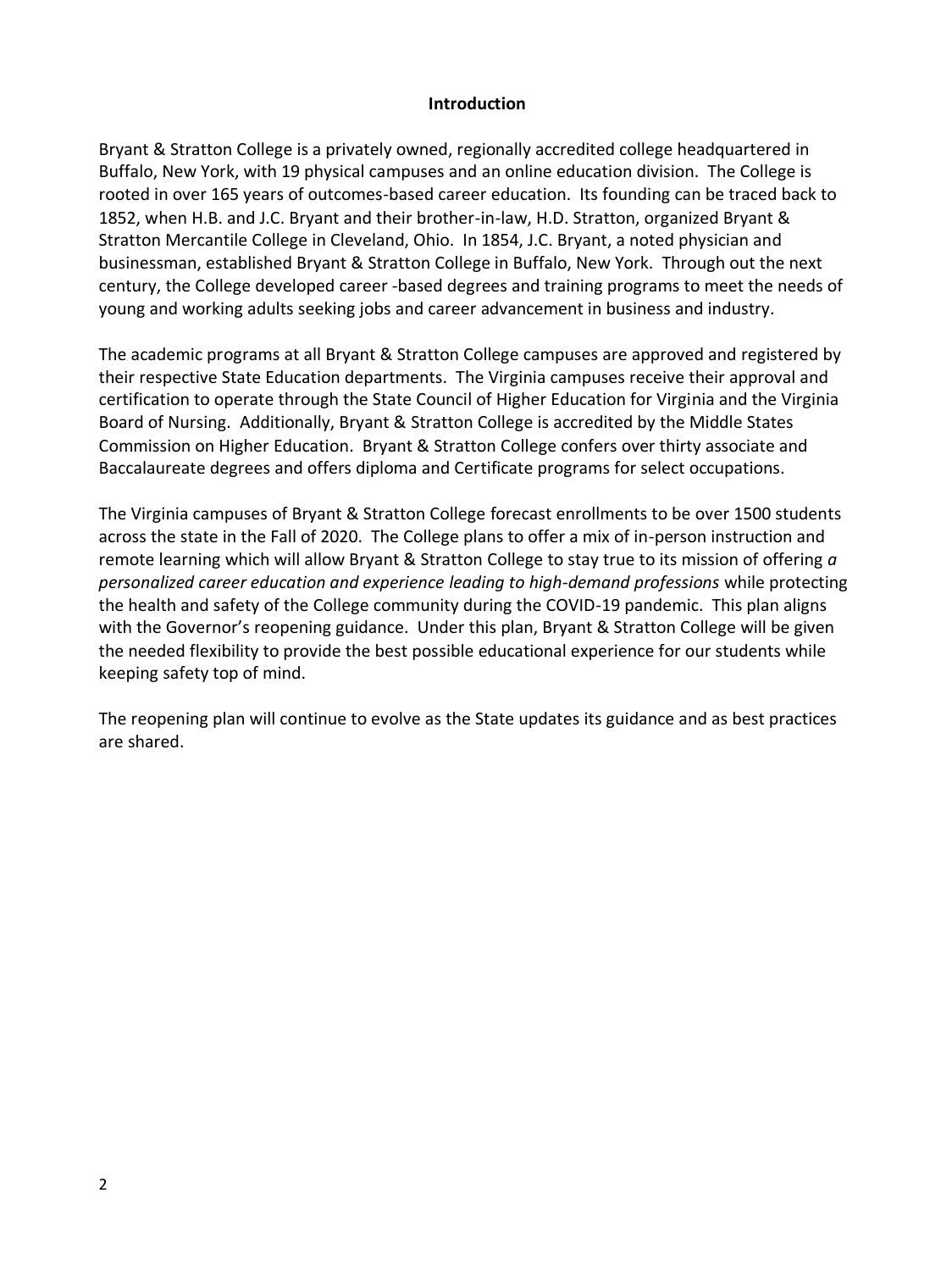# Repopulation of the Campus

### *1. Establishment of a COVID-19 coordinator/campus team*

Beth Murphy and Jeff Thorud will serve as the COVID-19 coordinators for the Virginia campuses of Bryant & Stratton College. Each campus will have a committee that is composed of: The Director of Admissions, The Financial Aid Manager, The Business Office Manager, The Human Resources Coordinator and The Dean of Instruction. In Richmond, the Dean of Nursing will also serve on this committee.

#### *2. Contact information and procedures for reaching the local health department.*

The local Department of Health will be contacted by one of the COVID-19 coordinators if an associate or student has notified the College that they have tested positive for COVID-19. The College will provide the associate's or student's name and contact information. We will follow any instructions provided by the local Department of Health.

The Richmond campus contact is: Donna Conner at 804-751-4639. The Virginia Beach and Hampton campuses would contact the Epidemiology Team at 757-518-2700.

Any student, faculty or staff member demonstrating COVID-19 symptoms are to be tested for COVID-19. The College will work with the local Department of Health to provide information on available testing sites. In the event that tests are unavailable, students, faculty and/or staff are to follow the CDC and Department of Health guidelines on self-quarantine.

If the College receives confirmation that an associate or student has tested positive for COVID-19, the infected individual will be instructed to stay home for the longer of the period recommended by his or her health care provider or the applicable health department or until 1) at least three days (72 hours) have passed since resolution of fever without the use of fever-reducing medication and improvement in respiratory systems; and 2) at least seven days have passed since symptoms first appeared. The College will recommend that the infected individual re-test for COVID-19 to determine if they are still positive for COVID-19 for a safe return to campus. The College will not identify the individual diagnosed with or presumed to have COVID-19. The College is required to maintain the privacy of any health information we gather relative to an individual's medical condition or their symptoms.

The infected individual will be interviewed to determine all co-workers, clients, vendors, students or guests with whom the individual may have come into close contact during the 48-hour period prior to the positive test or presumption of being positive for COVID-19. "Close contact" is defined as being within six feet of the sick individual for a prolonged period (10-30 minutes.) The individual will also be asked to identify all areas within the campus where he or she was physically present during the past 48-hours and any individuals with who he or she shared workspace or equipment.

The College will contact the local Department of Health and communicate that an individual has tested positive and provide the individual's name and contact information. If required, the College will also communicate individuals who have been identified as having close contact on the campus with the infected individual. The College will follow any instructions provided by the local Department of Health.

Based on the local Department of Health guidelines, the College will contact directly each close contact individual who shared a workspace and/or equipment with the sick individual and advise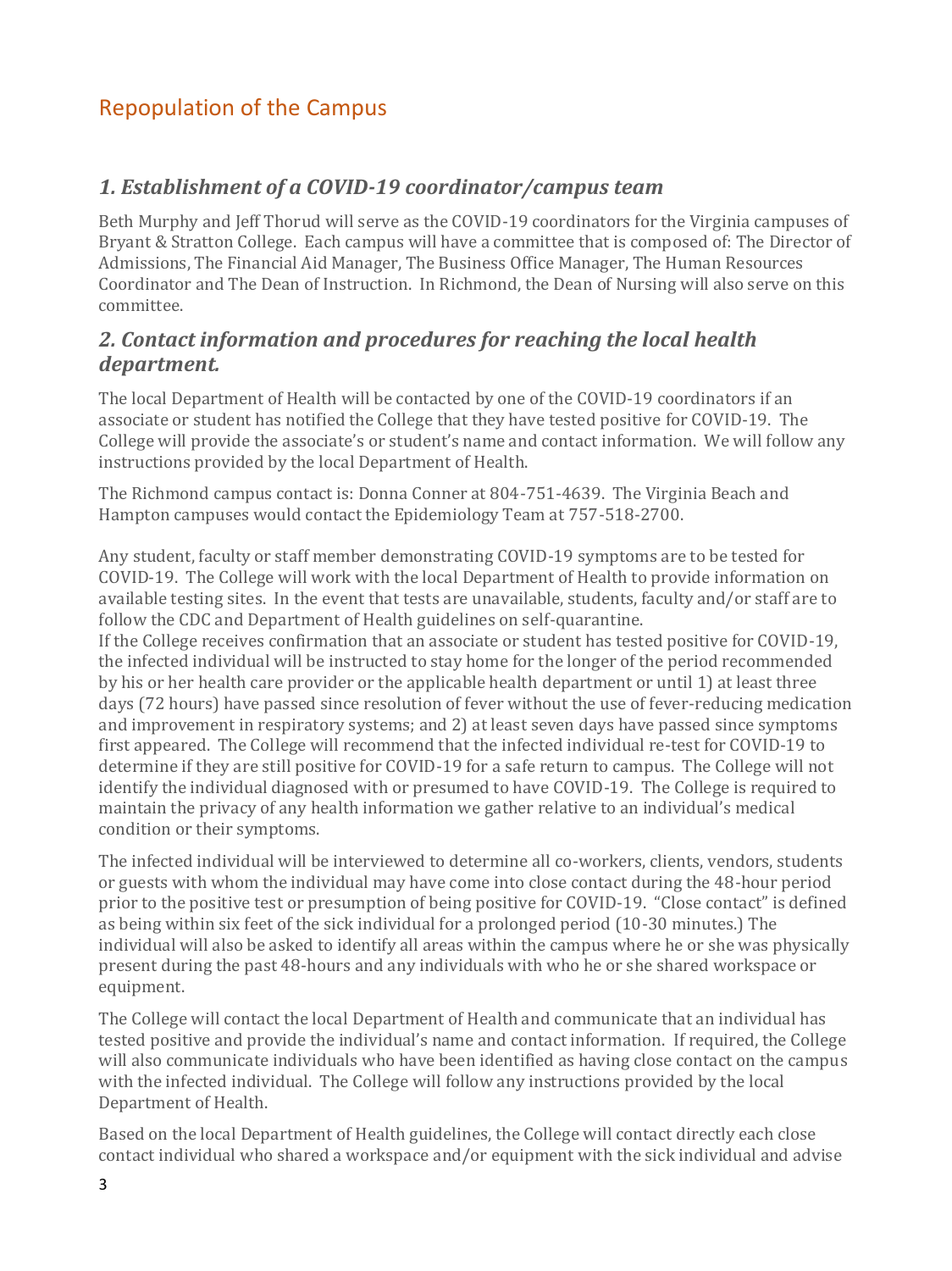that person with whom they have been in recent contact and/or with whom they recently shared a common work area has been diagnosed with COVID-19.

If required by the local Department of Health, instruct the exposed individuals that they are to remain off the campus for at least 14 days since the last contact with the infected associate and to work remotely, if possible. The exposed individuals should be encouraged to self-isolate and seek all medical care and testing that they feel may be appropriate.

Based on local Department of Health guidelines, the College will notify all personnel, students and visitors who may have been exposed to the diagnosed individual, while maintaining confidentiality.

The Campus Director will issue a general notice to the campus community that an individual has tested positive for or is presumed to have COVID-19 (without identifying the associate). The notice will reassure the community that unless they have been notified directly by the College or the local Department of Health it is believed that they have not been in close contact with or shared a common workspace with the infected individual. The campus community will be advised of all of the steps the College is taking to ensure their safety and will advise all to monitor themselves for symptoms of COVID-19.

Those areas of the campus identified by the infected individual as areas that he or she used until those areas can be cleaned in accordance with local Department of Health/CDC guidelines.

## *3. Students' initial return to campus (such as initial screening, move-in)*

Prior to their return, all students will receive a communication outlining required safety protocols and practices. This communication will include Hand Hygiene and Respiratory Etiquette, Physical Distancing and Face Mask expectations.

Prior to their return, all student and faculty will receive a washable mask.

The College has implemented a mandatory health screening assessment before students return to the campus. Visitors to the campus are also completing this screening. The screening includes questions about 1) COVID-19 symptoms in the past 14 days; 2) positive COVID-19 test in the past 14 days; and/or 3) close contact with confirmed or suspected COVID-19 case in the past 14 days.

### *4. Education/training of students: consider COVID-19 prevention education as part of student orientation. (hand washing, staying home if ill, etc.)*

The College will incorporate COVID-19 prevention education as part of New Student Orientation and the Faculty In-Service. Topics to be covered will include Symptoms of COVID-19, Hand Hygiene and Respiratory Etiquette, Physical Distance and Face Mask expectations. Training will be done in person and remotely. Handouts will be provided to reinforce the training. Our Nursing Faculty will lead these training efforts.

The College will post signage throughout the campus to remind personnel, faculty and students to adhere to proper hygiene, social distancing rules, appropriate use of PPE, and cleaning and disinfecting protocols.

If faculty, staff or student tests positive for COVID-19, the College will immediately notify state and local health departments and cooperate with contact tracing efforts, including notification of potential contacts, such as workers, students and/or visitors who had close contact with the individual, while maintaining confidentiality required by state and federal law and regulations.

### *5. Physical Distancing, according to CDC guidance:*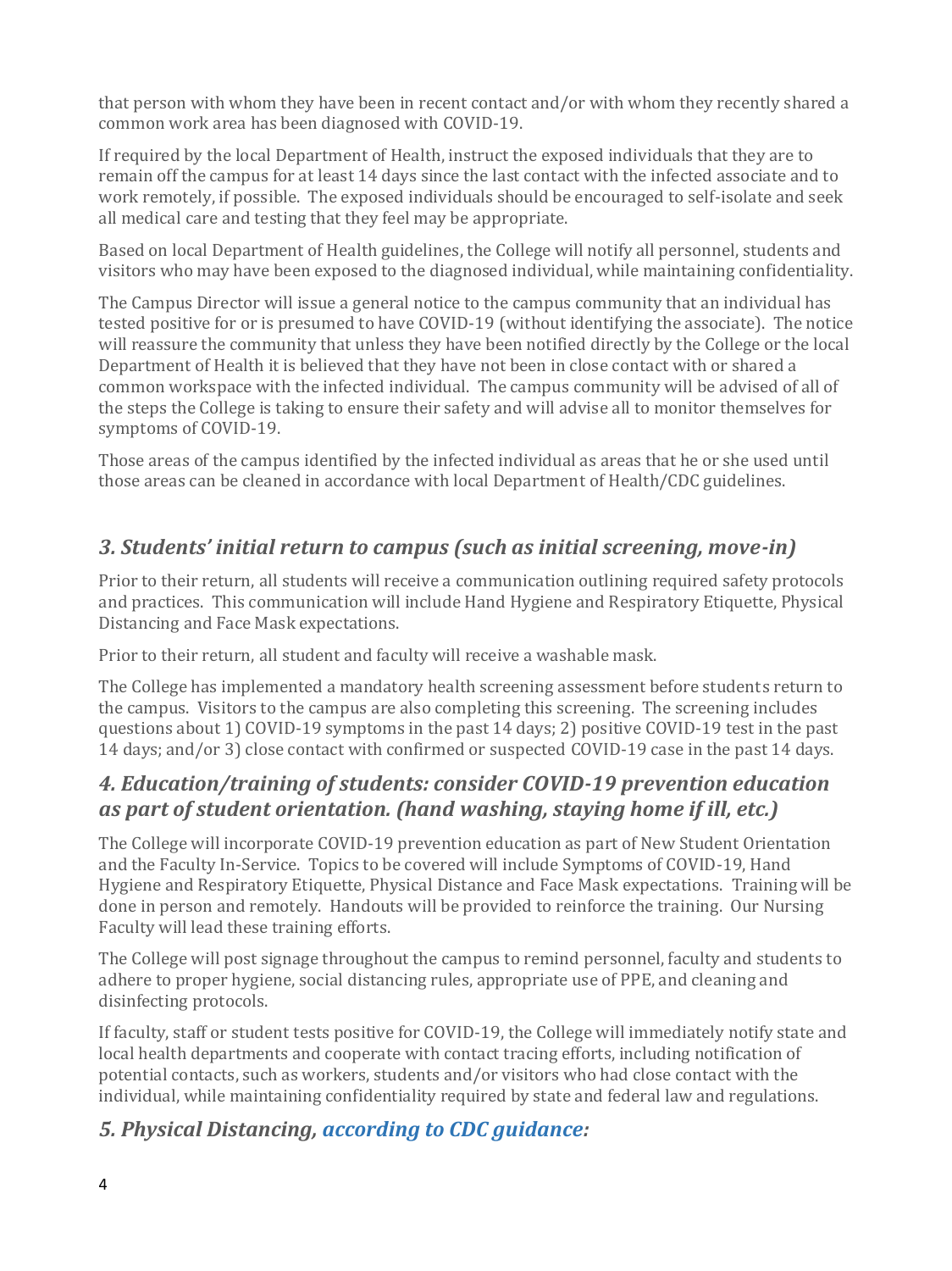#### *a) Strategies to allow physical distancing in classrooms/learning environments. (e.g. occupancy, staggered schedules, classroom layouts, workspace distancing, etc.)*

The College will work to ensure six feet distance between personnel, faculty and/or students, unless safety or core function of the work activity requires a shorter distance. Any time persons are less than six feet apart from one another, persons must wear acceptable face coverings.

All common areas will have posted signs reminding occupants to remain six feet apart. Common area furniture will be removed to ensure that social distancing can be maintained. The Library and the Learning Center will be open. Services will be available remotely and in person.

Course format (in-person, blended or fully remote) will be based on course goals and curricular/clinical requirements. In-person, seated classroom instruction will be designed to provide six feet of physical distancing. If physical distancing cannot be maintained, face coverings will be required. In-person class enrollments will be capped at 70%.

#### *b) Social distancing considerations outside the classroom (e.g. limiting visitors, changes to dining services, extracurricular activities, sorority/fraternity life, etc.)*

All common areas will have posted signs reminding occupants to remain six feet apart. The College has installed physical barriers in areas where it is difficult for individuals to remain at least six feet apart. These areas include receptionist areas and staff offices.

All common areas will have posted signs reminding occupants to remain six feet apart. Common area furniture will be removed to ensure that social distancing can be maintained. The Library and the Learning Center will be open. Services will be available remotely and in person.

None of the Virginia campuses of Bryant & Stratton College have dining services.

#### *c) Restrict occupancy/stagger use of communal, shared spaces such as lounges, exercise rooms, dining halls, etc. to ensure physical distancing. Occupancy must be consistent with any active Executive Orders.*

All common areas will have posted signs reminding occupants to remain six feet apart. Furniture has been removed from the lobby and the student lounges to ensure these spaces are operating at no more that 50% capacity.

None of the Virginia Campus have exercise rooms or dining halls.

#### *d) Limitations on size of gatherings and/or strict physical distancing to be in place during gatherings.*

The College will adhere to the Governor's orders on gathering sizes. The College has already moved from the traditional graduation ceremonies to virtual ceremonies.

The College will limit nonessential visitors, volunteers and activities involving external groups or organizations as possible.

*e) Strategies for food/dining services should be consistent with plans to optimize physical distancing. Plans regarding dining services should consider strategies such as requirements for face coverings, policies to encourage staff to stay home if ill, ensuring adequate hand hygiene, routine cleaning/disinfection, and health screenings for staff. Implement engineering controls including: limiting the number of diners or other methods of crowd control, appropriate spacing between tables, eliminating buffet-style or self-serve food, and take out/delivery options.* 

Not applicable.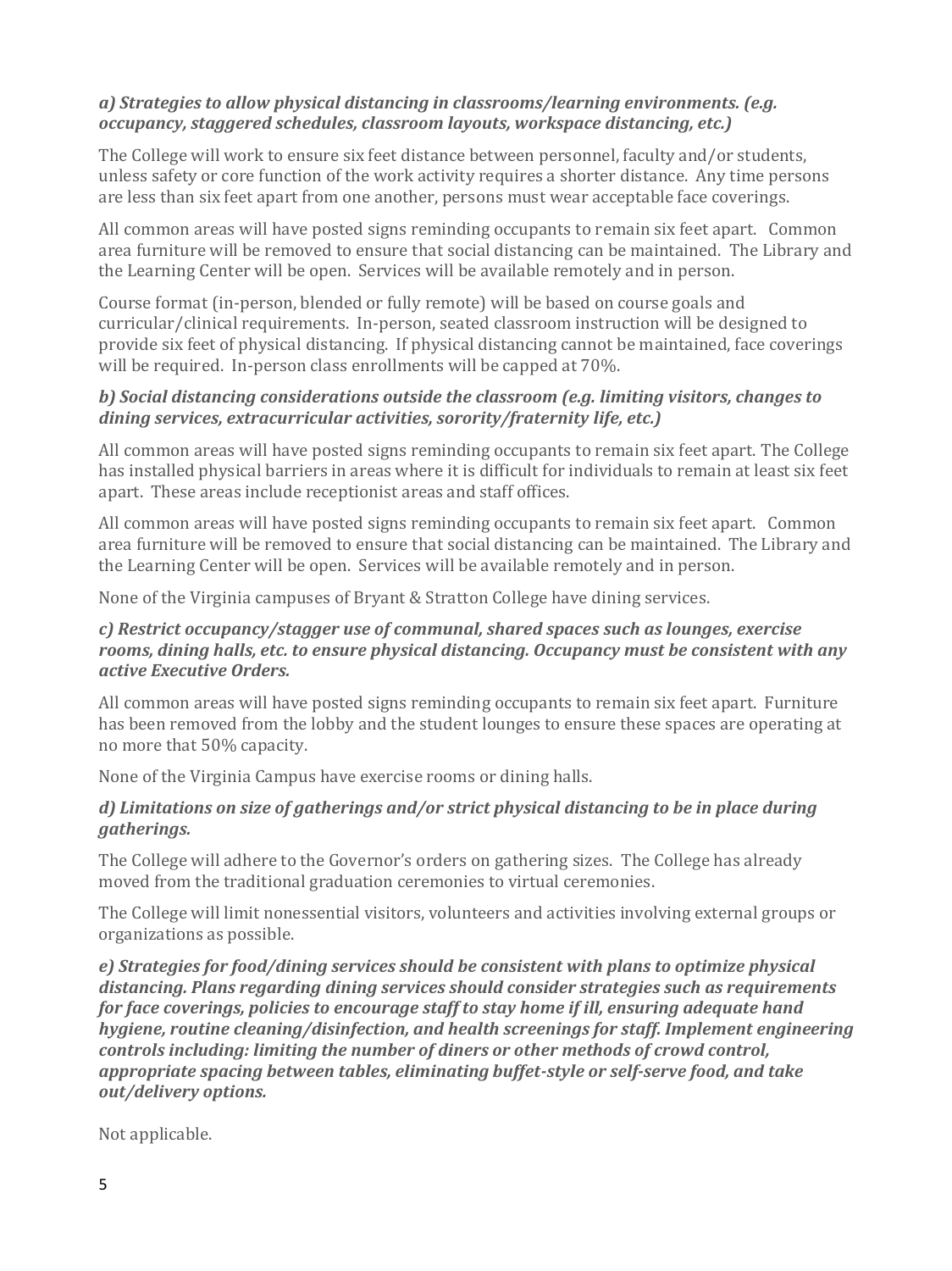## *6. Hygiene practices and cleaning/disinfecting protocols.*

#### *a) Cleaning and disinfection protocols to include frequently touched surfaces; transport vehicles; schedules for increased cleaning, routine cleaning, and disinfection; ensuring adequate cleaning supplies and correct use/storage*

The College will adhere to hygiene and sanitation requirements from the CDC. Campus Facilities Managers, janitorial staff and outside vendors will be responsible for maintaining and updating a cleaning log. The log will document the date, time and scope of cleaning.

The College will conduct regular cleaning and disinfection at least after every class change, work shift, daily, or more frequently as needed, and frequent cleaning and disinfection of shared objects and surfaces, as well as high transit areas, such as restrooms and common areas.

#### *b) Provisions for hand sanitizer/handwashing stations*

The College will provide and maintain hand hygiene stations for personnel, faculty and students, including handwashing with soap, water, and paper towels, or an alcohol -based hand sanitizer containing 70% or more alcohol for areas where handwashing is not feasible.

Reception areas, break rooms, lounges, library/learning commons without hand-washing basins will be stocked with CDC recommended hand sanitizer.

The CDC signage for *Stopping the Spread of Germs* has been posted at the entry of every classroom and in all common areas.

#### *c) Minimize shared objects and ensure adequate supplies to minimize sharing to the extent possible (e.g. dedicated student supplies, lab equipment, computers, etc.).*

Bryant & Stratton College's Fall schedule will limit the movement of students participating in inperson instruction. Classrooms, lab equipment and computer labs will be cleaned between uses.

The College will encourage students, faculty and staff to keep their personal items and personal workspaces clean. The College will encourage the use of disinfectant wipes to wipe down shared desks, lab equipment and other shared objects and surfaces before use.

The College will discourage sharing of items that are difficult to clean or disinfect. The college will ensure adequate supplies to minimize sharing of high-touch materials to the extent possible or limit use of supplies and equipment by one group of students at a time.

### *7. Housing: it is difficult to maintain physical distancing in on-campus housing, even with modifications. Plans should consider strategies to decrease the risk such as requirements for face coverings in shared spaces, reminders of proper hand hygiene, enhanced cleaning, training for residential advisors/live in staff, restrictions on events/social activities in housing facilities, establishment of occupancy limits, restrictions on building access, etc. IHEs may want to require training and document training of certain staff***.**

None of the Virginia campuses of Bryant & Stratton College have on-campus housing. The Virginia Beach campus is the only Virginia campus of Bryant & Stratton College that has housing. The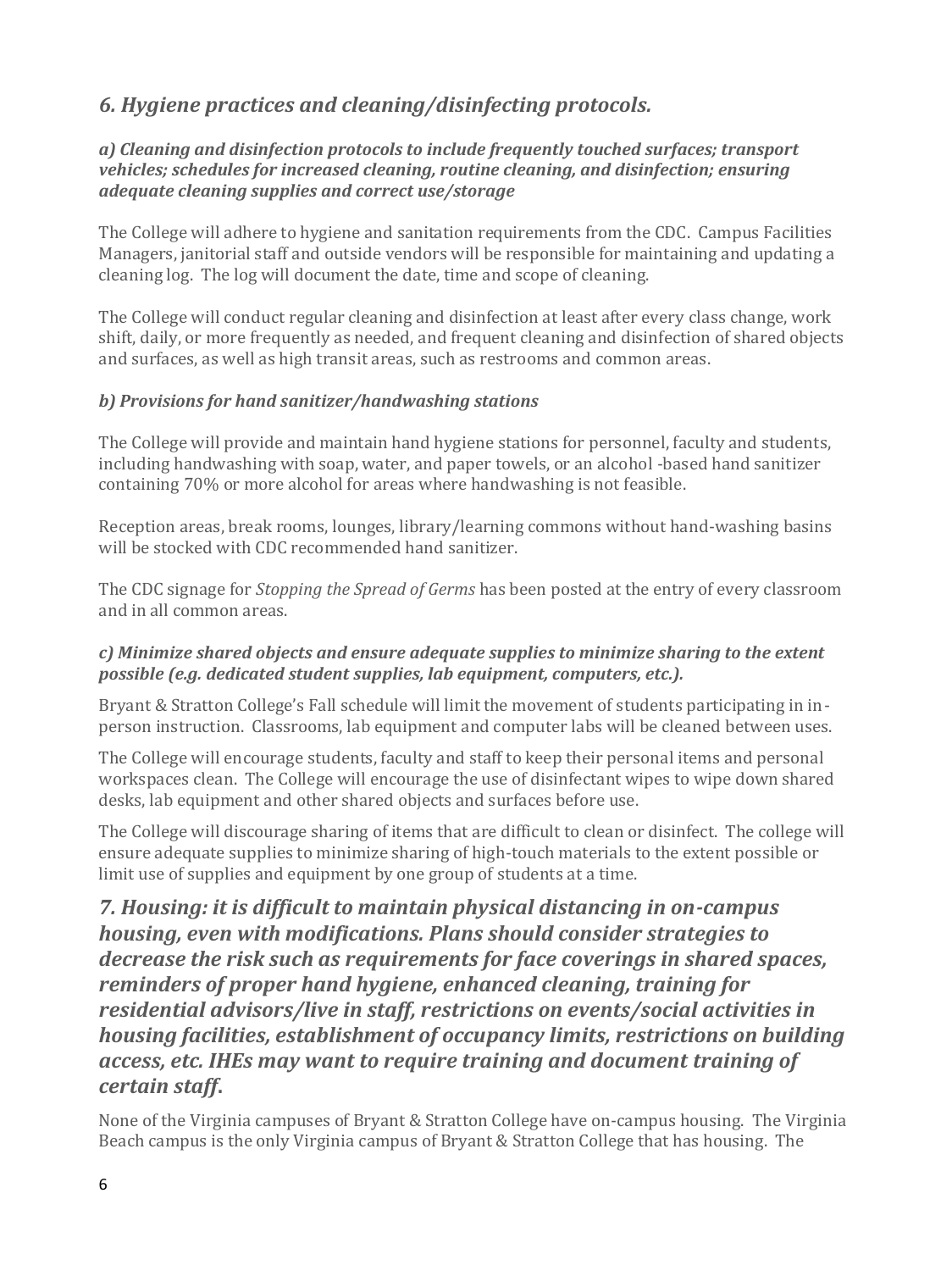campus contracts housing on behalf of its students. These students have an independent living situation and are not residential.

### *8. Consideration of vulnerable individuals (e.g. 65 years or older, underlying health conditions):*

#### *a) Policy options to support those at higher risk for severe illness to mitigate their exposure risk (e.g. telework, modified job duties, virtual learning opportunities).*

Faculty and staff may request an accommodation supported by a physician's certification and the College will attempt to accommodate an alternate work arrangement. Accommodations may include remote work, staggered shifts and reassignments to offices that permit social distancing.

Students may request an accommodation supported by a physician's certification. Students will be instructed to work with the College's ADA Coordinator. Accommodations may include a remote instruction and/or a staggered schedule.

#### *b) Implement flexible sick leave policies and practices that enable faculty, staff and students to stay home or self-isolate when they are sick or have been exposed.*

The College will follow the State and Federal guidelines in regard to addressing individuals that are sick or who have been exposed.

Faculty, staff and students should notify their manager or instructor if they are unwell or have a temperature and should remain at home. If an associate feels well enough to work from home the regular work standard, the manager will determine if it is possible based on operation need and authorized the associate to work from home or use sick/float time.

Students who are sick or who have been exposed will have the flexibility to continue their course work remotely. Additionally, they may be granted more time to complete an assignment or the course. Page 11 of the College's catalog defines the process a student should complete to request a grade of an Incomplete in a class.

#### *c) Develop policies for return to class/work after COVID-19 illness.*

If the College receives confirmation that an associate or student has tested positive for COVID-19, the infected individual will be instructed to stay home for the longer of the period recommended by his or her health care provider or the applicable health department or until 1) at least three days (72 hours) have passed since resolution of fever without the use of fever-reducing medication and improvement in respiratory systems; and 2) at least seven days have passed since symptoms first appeared. The College will recommend that the infected individual re-test for COVID-19 to determine if they are still positive for COVID-19 for a safe return to campus. The College will not identify the individual diagnosed with or presumed to have COVID-19. The College is required to maintain the privacy of any health information we gather relative to an individual's medical condition or their symptoms.

### *9. International student considerations (e.g. COVID-19 travel health risks, CDC returning travelers guidelines, travel registry, etc.)*

The Virginia Beach campus of Bryant & Stratton College is the only Virginia campus with international students. For Fall, there are four international students enrolled. All four students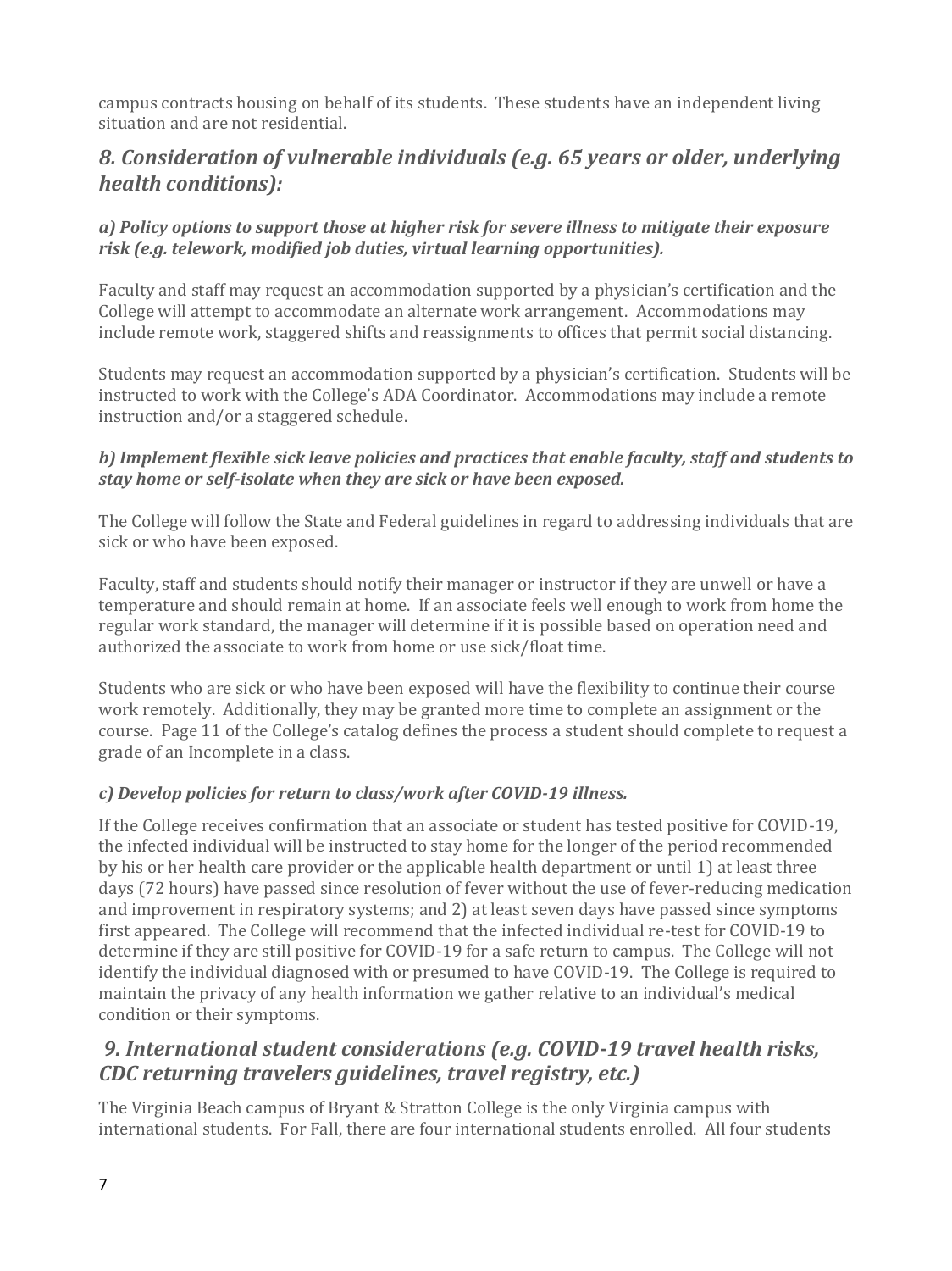currently reside in the United States and will remain in the United States for the duration of the semester.

### *10. Partnership and communication/information sharing with the local community, health systems and other stakeholders.*

When appropriate or necessitated, the College will share its plan with stakeholders.

### *11. Face coverings.*

#### *a) Plans submitted by each institution should include information on how it intends to teach/reinforce use of face coverings among students, faculty and staff.*

The College will incorporate COVID-19 prevention education as part of New Student Orientation and the Faculty In-Service. Topics to be covered will include Symptoms of COVID-19, Hand Hygiene and Respiratory Etiquette, Physical Distance and Face Mask expectations. Training will be done in person and remotely. Handouts will be provided to reinforce the training. Our Nursing Faculty will lead these training efforts. Face covering expectations will be covered during this education.

Prior to returning to the campus, all students and faculty will receive written communication about face covering expectations. Additionally, all students and faculty will receive a cloth face mask.

The College will post signage throughout the campus to remind personnel, faculty and students to adhere to proper hygiene, social distancing rules, appropriate use of PPE, and cleaning and disinfecting protocols.

Students who do not follow the College's guidelines for wearing a mask will be in violation of the College's Code of Conduct. The College's Student Code of Conduct can be found on pages 17 through 19 of the College's catalog.

#### *b) For Faculty cloth face coverings should be worn in times when at least six feet physical distancing cannot be maintained. For example, an instructor standing in a classroom seven feet from students could teach without a face covering. During meetings or gatherings or in narrow hallways or other settings where physical distancing may not be easy to maintain, a face covering would be prudent to wear. Other considerations such as speaking loudly, singing, etc should be considered and may require additional distance.*

Course format (in-person, blended or fully remote) will be based on course goals and curricular/clinical requirements. In-person, seated classroom instruction will be designed to provide six feet of physical distancing. If physical distancing cannot be maintained, face coverings will be required. All classrooms will operate at 70% or less capacity.

#### *c) Students should be encouraged to wear cloth face coverings in times when at least six feet of physical distance cannot be maintained.*

The College will work to ensure six feet distance between personnel, faculty and/or students, unless safety or core function of the work activity requires a shorter distance. Any time persons are less than six feet apart from one another, persons must wear acceptable face coverings.

*d) Institutions should consider adopting relevant business-sector guidance for staff regarding the use of face coverings (e.g. fitness center, dining, student services, etc.). Face coverings should be worn in public facing areas and in office spaces where six feet of physical distance cannot be maintained.*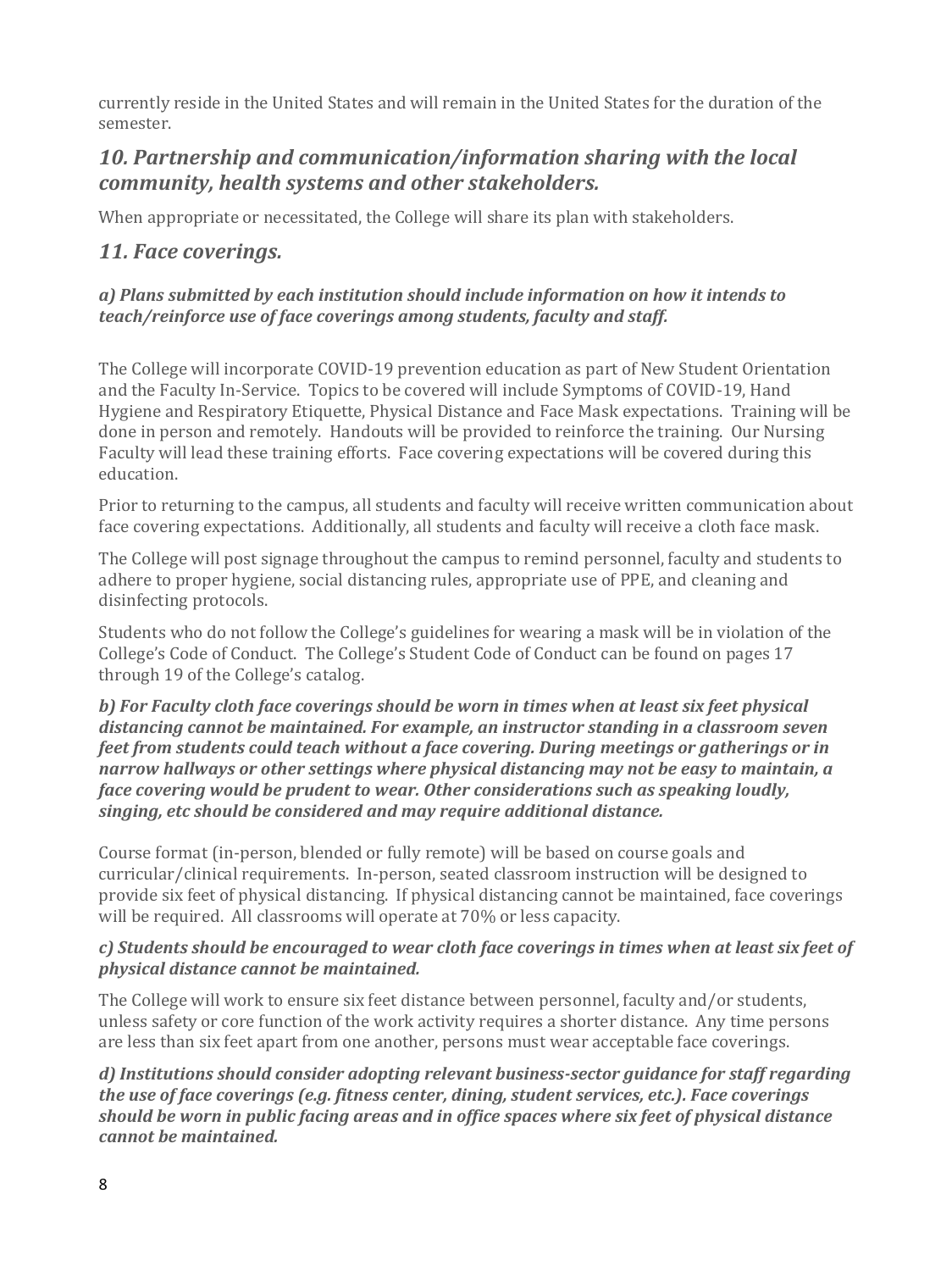The College will work to ensure six feet distance between personnel, faculty and/or students, unless safety or core function of the work activity requires a shorter distance. Any time persons are less than six feet apart from one another, persons must wear acceptable face coverings.

## *12. Student Health Services (SHS):*

Not applicable.

*e) Assurance of provision of medical-grade PPE for health services staff* 

Not applicable.

*f) Maintenance of typical (non-COVID-19) health services* 

Not applicable.

*g) Mental health services* 

Not applicable.

*h) SHS facility considerations such as waiting areas, signage, environmental management/cleaning, IT considerations, etc.* 

Not applicable.

*i) SHS administrative/staff considerations such as PPE, employee health program protocols, education/training of staff, billing/charges, staff scheduling, etc. a) SHS patient care considerations such as online appoint-ments, strategies to limit shared objects (e.g. pens, keypads), triage protocols, screening forms, patient screening procedures (e.g. for symptoms/temperature checks before entering the clinic).* 

Not applicable.

### *13. Large events, including athletic events, and others such as ceremonies or performances*

The College will adhere to the Governor's orders on gathering sizes.

The college will limit nonessential visitors, volunteers and activities involving external groups or organizations as possible.

### *14. Communications strategy*

Prior to their return, all students will receive a communication outlining required safety protocols and practices. This communication will include Hand Hygiene and Respiratory Etiquette, Physical Distancing and Face Mask expectations.

The College will incorporate COVID-19 prevention education as part of New Student Orientation and the Faculty In-Service. Topics to be covered will include Symptoms of COVID-19, Hand Hygiene and Respiratory Etiquette, Physical Distance and Face Mask expectations.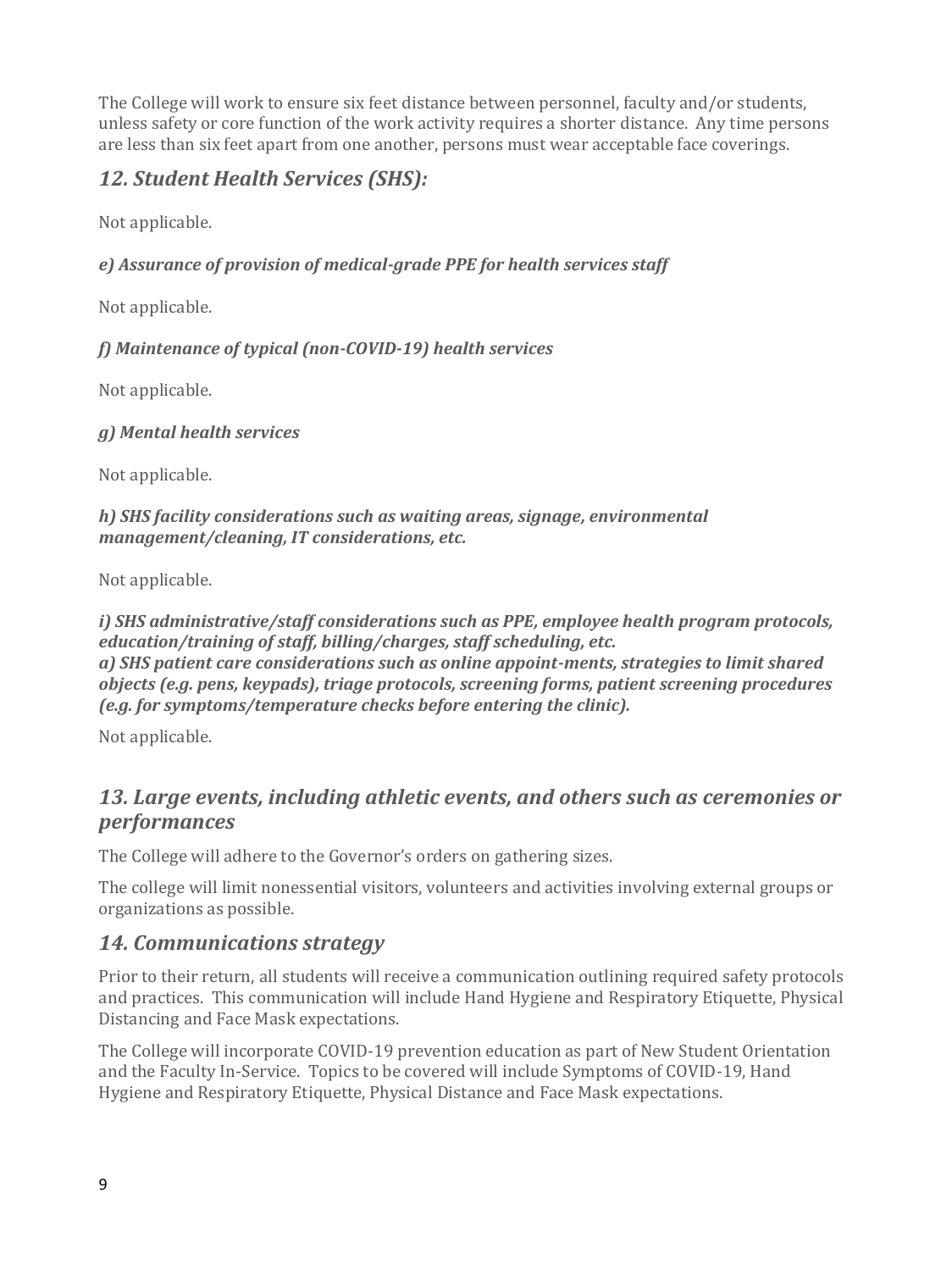The College will post signage throughout the campus to remind personnel, faculty and students to adhere to proper hygiene, social distancing rules, appropriate use of PPE, and cleaning and disinfecting protocols.

The College will utilize email, RAVE, signage and in-person training to ensure that the campus community is current on State and Federal guidelines as it relates to COVID-19.

### *15. Orientation and education/training, including anti-stigma training*

Prior to their return, all students will receive a communication outlining required safety protocols and practices. This communication will include Hand Hygiene and Respiratory Etiquette, Physical Distancing and Face Mask expectations. Anti-stigma training will be communicated to all students. Anti-stigma will be re-enforced in the classrooms.

The College will incorporate COVID-19 prevention education as part of New Student Orientation and the Faculty In-Service.

The College will post signage throughout the campus to remind personnel, faculty and students to adhere to proper hygiene, social distancing rules, appropriate use of PPE, and cleaning and disinfecting protocols.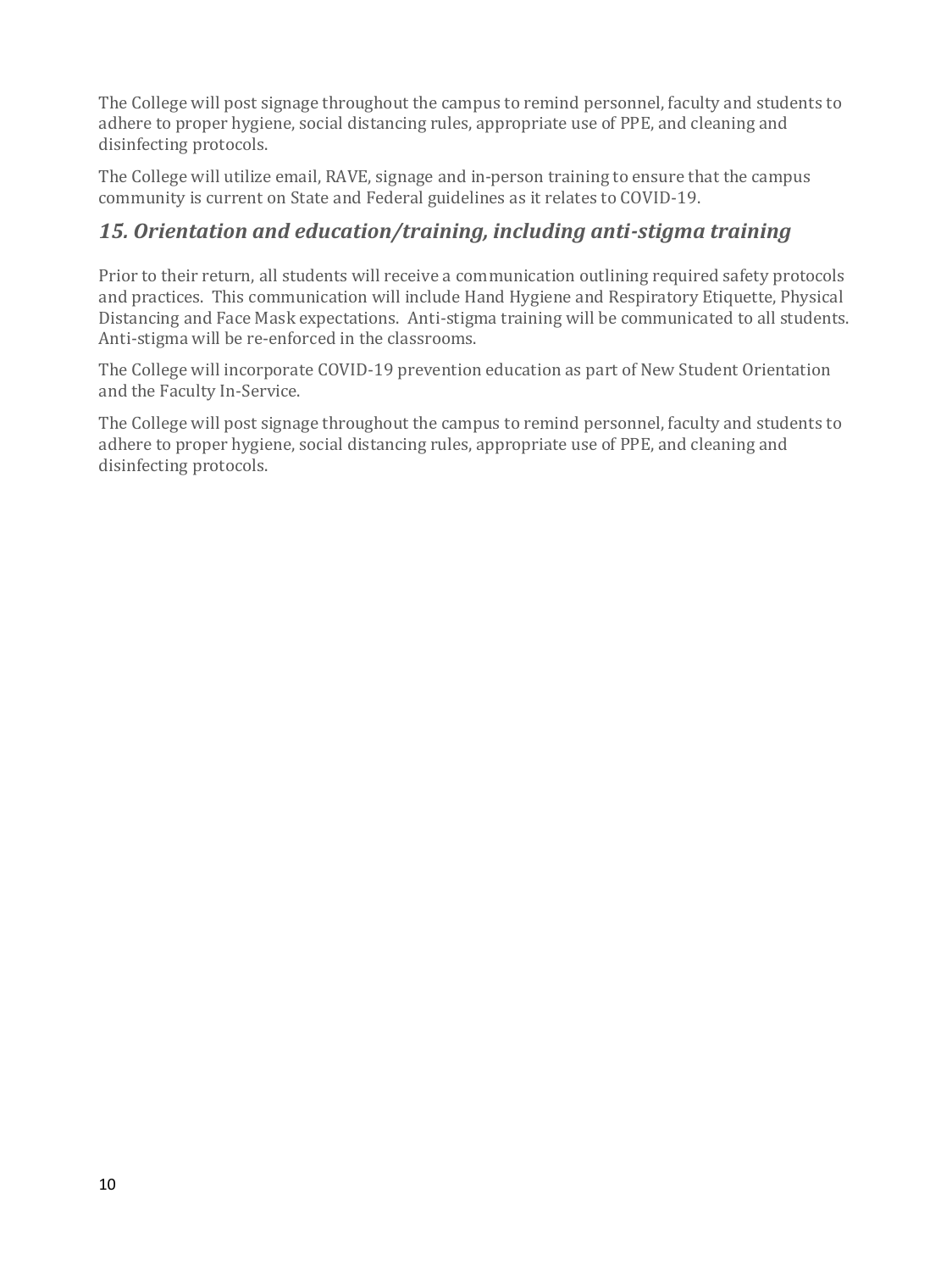## Monitoring Health Conditions to Detect Infection

### *1. Daily health screening questions and/or other health monitoring approaches that can be used to monitor health of the campus population.*

The College has implemented a mandatory health screening assessment (Appendix A) before students return to the campus. Visitors to the campus are also completing this screening. The screening includes questions about 1) COVID-19 symptoms in the past 14 days; 2) positive COVID-19 test in the past 14 days; and/or 3) close contact with confirmed or suspected COVID-19 case in the past 14 days.

All students, faculty and staff will self-monitor their health on a daily basis. Any student, faculty member or staff who have been sick with COVID-19 symptoms, tested positive for COVID-19, or have been potentially exposed to someone with COVID-19 are to follow CDC guidance to selfisolate and stay at home. Any student, faculty member or staff who has a fever should remain at home until they are fever free for 48 hours.

### *2. Campus level syndromic (disease) surveillance using electronic health record data or other disease surveillance methods as feasible.*

Bryant & Stratton College will partner with the Health Department to look for trends.

### *3. Establishment of a testing strategy. Testing strategies should consider testing for all students, faculty or staff with symptoms and access to testing for close contacts of cases as recommended by public health. Institutions may consult with their local health department, local health systems and other relevant partners.*

Any student, faculty or staff member demonstrating COVID-19 symptoms are to be tested for COVID-19. The College will work with the local Department of Health to provide information on available testing sites. In the event that tests are unavailable, students, faculty and/or staff are to follow the CDC and Department of Health guidelines on self-quarantine.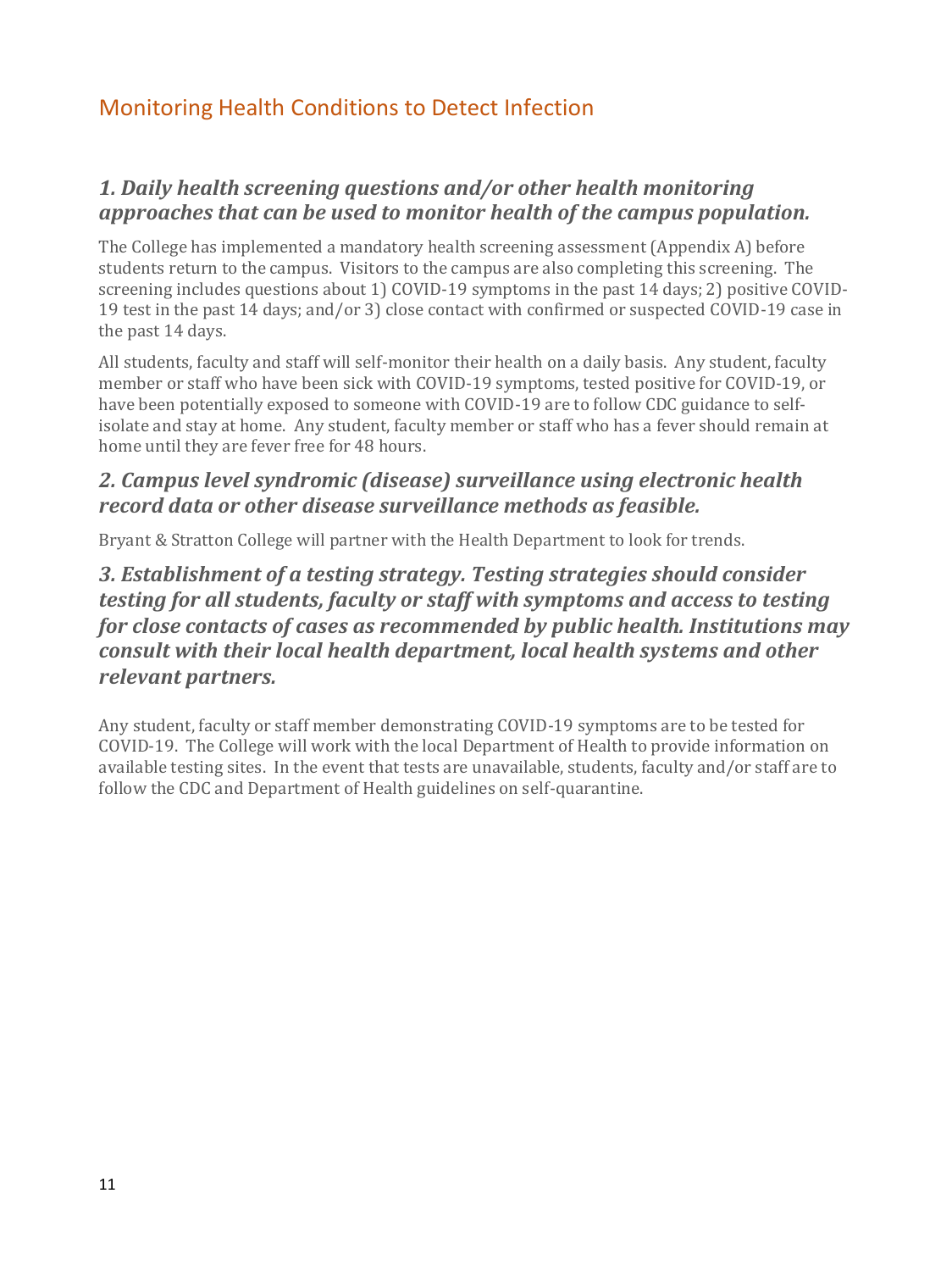# Containment to Prevent Spread of the Disease When Detected

#### *1. Partnership with VDH for contact tracing*

Any student, faculty or staff member demonstrating COVID-19 symptoms are to be tested for COVID-19. The College will work with the local Department of Health to provide information on available testing sites. In the event that tests are unavailable, students, faculty and/or staff are to follow the CDC and Department of Health guidelines on self-quarantine.

If the College receives confirmation that an associate or student has tested positive for COVID-19, the infected individual will be instructed to stay home for the longer of the period recommended by his or her health care provider or the applicable health department or until 1) at least three days (72 hours) have passed since resolution of fever without the use of fever-reducing medication and improvement in respiratory systems; and 2) at least seven days have passed since symptoms first appeared. The College will recommend that the infected individual re-test for COVID-19 to determine if they are still positive for COVID-19 for a safe return to campus. The College will not identify the individual diagnosed with or presumed to have COVID-19. The College is required to maintain the privacy of any health information we gather relative to an individual's medical condition or their symptoms.

The infected individual will be interviewed as soon as possible to determine all co-workers, clients, vendors, students or guests with whom the individual may have come into close contact during the 48-hour period prior to the positive test or presumption of being positive for COVID-19. "Close contact" is defined as being within six feet of the sick individual for a prolonged period (10-30 minutes.) The individual will also be asked to identify all areas within the campus where he or she was physically present during the past 48-hours and any individuals with who he or she shared workspace or equipment.

The College will contact the local Department of Health and communicate that an individual has tested positive and provide the individual's name and contact information. If required, the College will also communicate individuals who have been identified as having close contact on the campus with the infected individual. The College will follow any instructions provided by the local Department of Health.

Based on the local Department of Health guidelines, the College will contact directly each close contact individual who shared a workspace and/or equipment with the sick individual and advise that person with whom they have been in recent contact and/or with whom they recently shared a common work area and/or classroom has been diagnosed with COVID-19.

If required by the local Department of Health, instruct the exposed individuals that they are to remain off the campus for at least 14 days since the last contact with the infected individual and to work remotely, if possible. The exposed individuals should be encouraged to self-isolate and seek all medical care and testing that they feel may be appropriate.

Based on local Department of Health guidelines, the College will notify all personnel, students and visitors who may have been exposed to the diagnosed individual, while maintaining confidentiality.

The Campus Director will issue a general notice to the campus community that an individual has tested positive for or is presumed to have COVID-19 (without identifying the individual). The notice will reassure the community that unless they have been notified directly by the College or the local Department of Health it is believed that they have not been in close contact with or shared a common workspace with the infected individual. The campus community will be advised of all of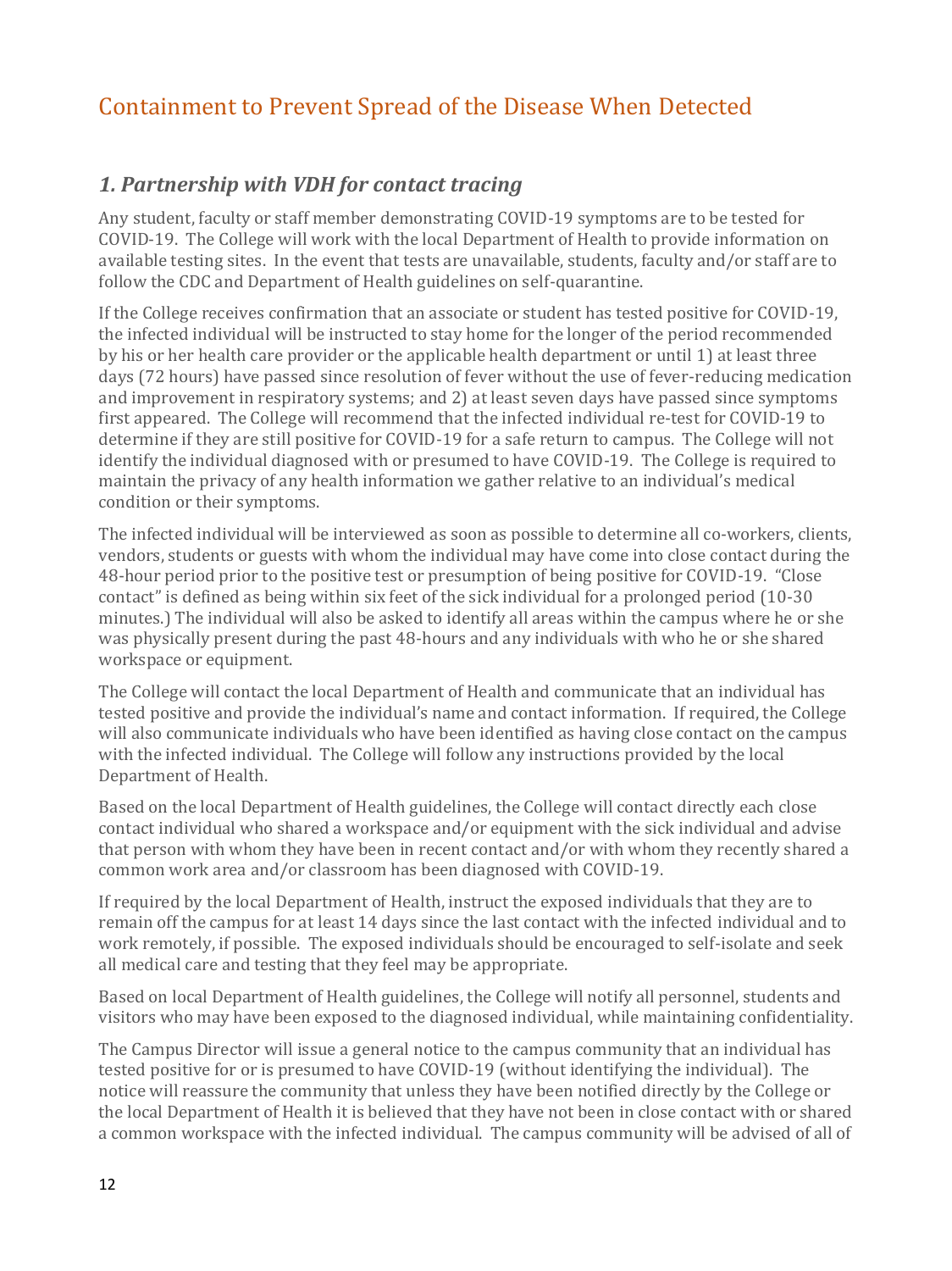the steps the College is taking to ensure their safety and will advise all to monitor themselves for symptoms of COVID-19.

Those areas of the campus identified by the infected individual as areas that he or she used until those areas can be cleaned in accordance with local Department of Health/CDC guidelines.

### *2. Quarantining and isolating (provision of housing, basic needs, medical case management)*

The Virginia Beach campus is the only Virginia campus of Bryant & Stratton College that has housing. The campus contracts housing on behalf of its students. These students have an independent living situation and are not residential.

If a student who participates in campus housing needs to self-quarantined, the College will be responsible for providing for the student's basic needs. The College will work with Department of Health.

### *3. Campus outbreak management*

If the College receives confirmation that an associate or student has tested positive for COVID-19, the infected individual will be instructed to stay home for the longer of the period recommended by his or her health care provider or the applicable health department or until 1) at least three days (72 hours) have passed since resolution of fever without the use of fever-reducing medication and improvement in respiratory systems; and 2) at least seven days have passed since symptoms first appeared. The College will recommend that the infected individual re-test for COVID-19 to determine if they are still positive for COVID-19 for a safe return to campus. The College will not identify the individual diagnosed with or presumed to have COVID-19. The College is required to maintain the privacy of any health information we gather relative to an individual's medical condition or their symptoms.

The infected individual will be interviewed to determine all co-workers, clients, vendors, students or guests with whom the individual may have come into close contact during the 48-hour period prior to the positive test or presumption of being positive for COVID-19. "Close contact" is defined as being within six feet of the sick individual for a prolonged period (10-30 minutes.) The individual will also be asked to identify all areas within the campus where he or she was physically present during the past 48-hours and any individuals with who he or she shared workspace or equipment.

The College will contact the local Department of Health and communicate that an individual has tested positive and provide the associate's name and contact information. If required, the College will also communicate individuals who have been identified as having close contact on the campus with the infected individual. The College will follow any instructions provided by the local Department of Health.

Based on the local Department of Health guidelines, the College will contact directly each close contact individual who shared a workspace and/or equipment with the sick individual and advise that person with whom they have been in recent contact and/or with whom they recently shared a common work area has been diagnosed with COVID-19.

If required by the local Department of Health, instruct the exposed individuals that they are to remain off the campus for at least 14 days since the last contact with the infected associate and to work remotely, if possible. The exposed individuals should be encouraged to self-isolate and seek all medical care and testing that they feel may be appropriate.

Based on local Department of Health guidelines, the College will notify all personnel, students and visitors who may have been exposed to the diagnosed individual, while maintaining confidentiality.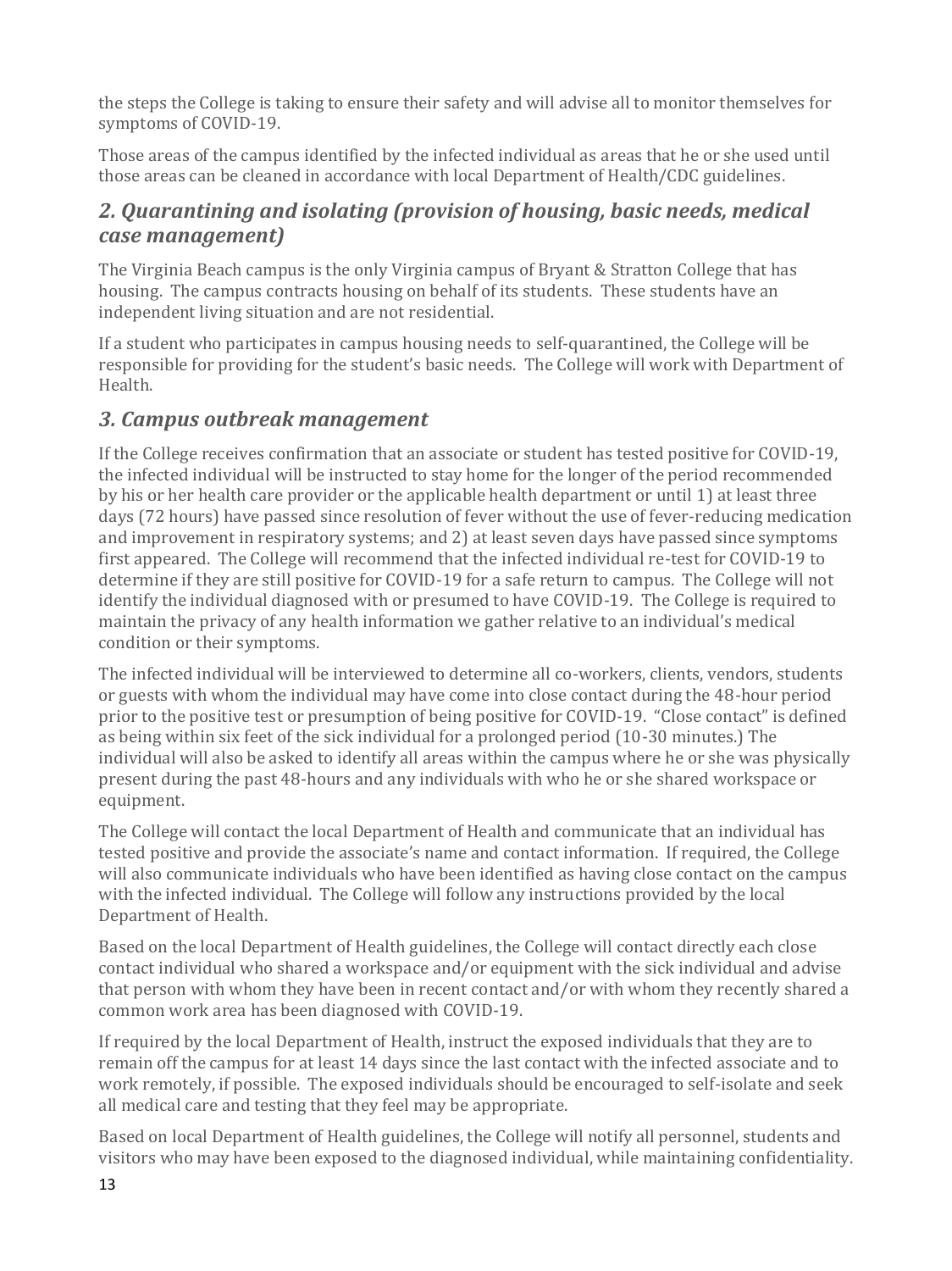The Campus Director will issue a general notice to the campus community that an individual has tested positive for or is presumed to have COVID-19 (without identifying the associate). The notice will reassure the community that unless they have been notified directly by the College or the local Department of Health it is believed that they have not been in close contact with or shared a common workspace with the infected individual. The campus community will be advised of all of the steps the College is taking to ensure their safety and will advise all to monitor themselves for symptoms of COVID-19.

Those areas of the campus identified by the infected individual as areas that he or she used until those areas can be cleaned in accordance with local Department of Health/CDC guidelines.

If multiple cases of COVID-19 are found at the campus, we will move to remote learning and all students and faculty will cease coming to the campus until the outbreak can be contained.

### *4. Partnership with local health systems to assure care for symptomatic individuals as needed. (e.g. a local health system representative could serve on the COVID-19 team)*

Bryant & Stratton College's Virginia campuses are nonresidential. The College will partner with the Department of Health when needed. The College will also consult with its active Medical Assisting and Nursing Advisory Board members as needed.

At this time, the College does not plan to partner with a health system to care for symptomatic individuals.